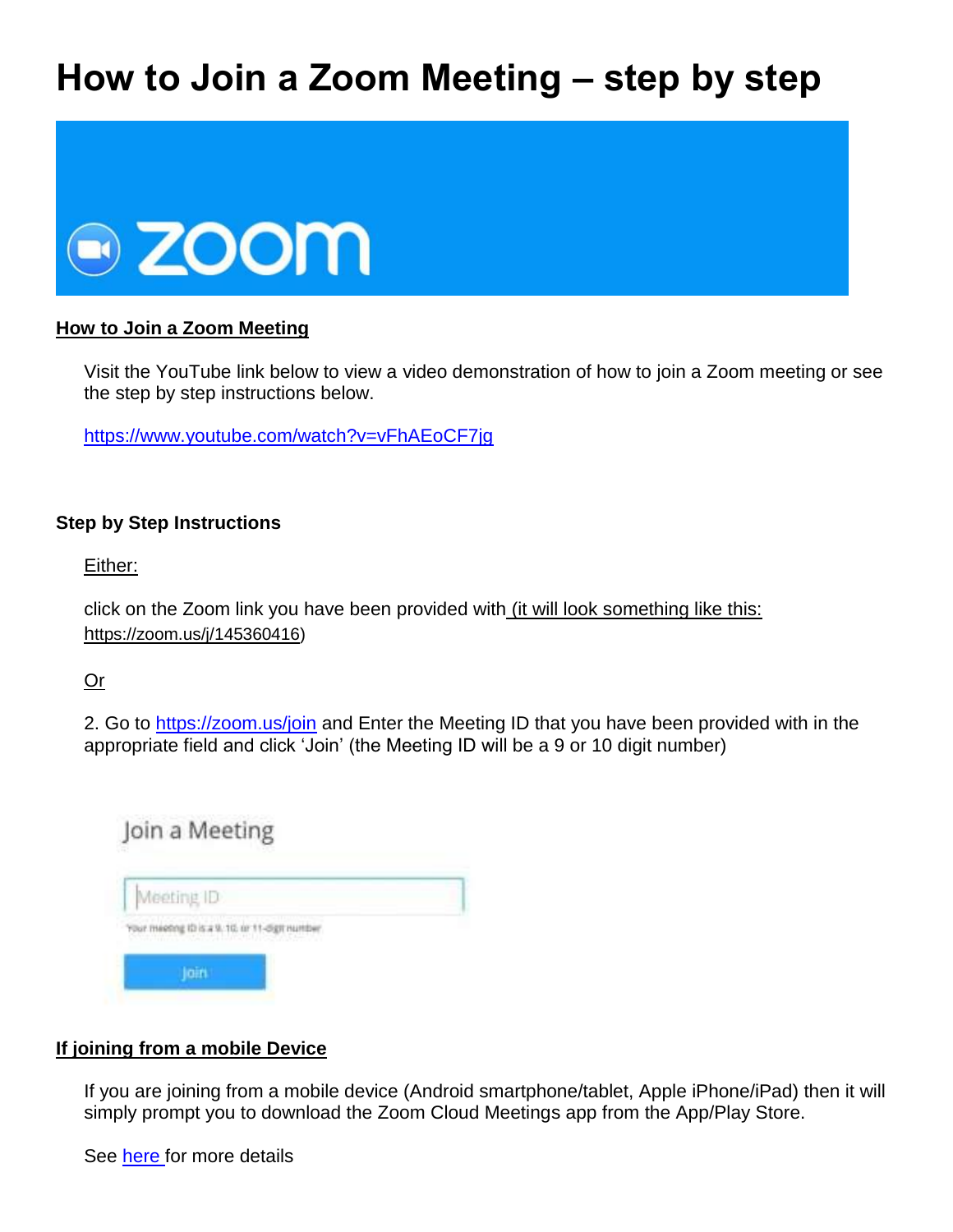# **If joining from a computer**

# **When entering a Zoom meeting for the first time from a computer you will need to download a small application file.**

This process is easy to complete on all commonly used browsers. The examples below are shown using Mozilla Firefox and Google Chrome.

# **Mozilla Firefox**

Click 'Save File' and follow the instruction in the orange box.



# **Google Chrome**



Google Chrome should automatically download the file and point to it as shown above. Clicking on the Zoom\_launcher.exe file will install Zoom, there will be a short pause before a blue progress bar appears indicating the installation.

If an 'Application Launcher' or 'External Protocol Request' box appears simply tick the '*Remember my choice…*' option box and then click 'OK'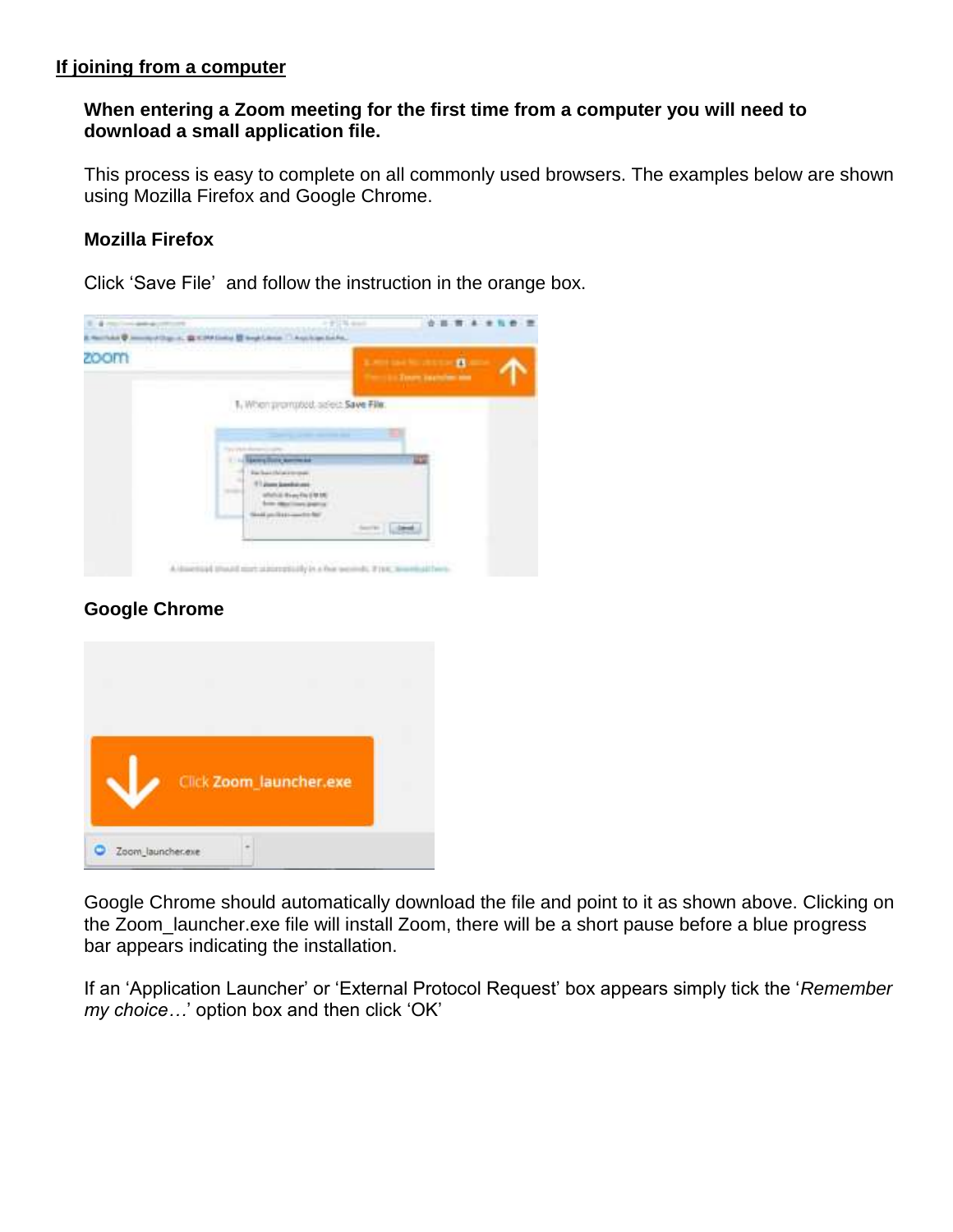#### When prompted, select Launch Application.



If nothing prompts from browser, try again or download & run Zoom.

If nothing prompts from browser, download & run Zoom.

Just before entering the meeting you will be prompted to enter a display name. This name is simply to identify you in the meeting

| Zoom                    |       |      |
|-------------------------|-------|------|
| Please enter your name. |       |      |
| Vour Name:              | Peter |      |
|                         |       | Join |

#### **Join Audio via Computer**

You will then be prompted how you wish to join your audio. If you wish to join audio via the telephone, follow the instructions further down, otherwise simply select Join Computer by Audio *(TIP: by ticking the "Automatically join audio by computer…" option box first, will mean you won't get prompted again in the future)*